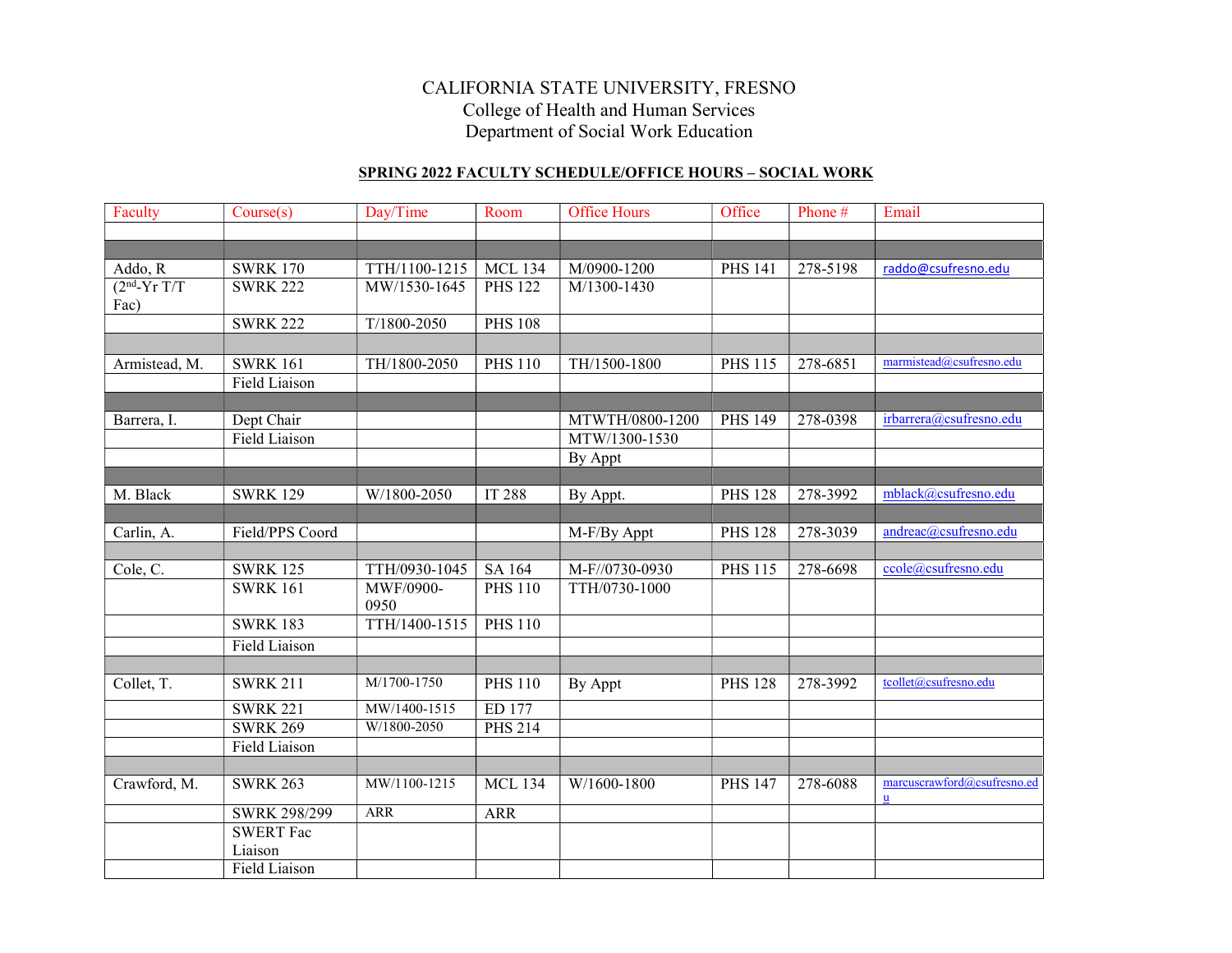| Faculty         | Course(s)             | Day/Time                  | Room           | <b>Office Hours</b> | Office         | Phone#   | Email                      |
|-----------------|-----------------------|---------------------------|----------------|---------------------|----------------|----------|----------------------------|
|                 |                       |                           |                |                     |                |          |                            |
| Cronin, T.      | <b>SWRK 20</b>        | MWF/1300-1350             | <b>PHS 108</b> | MWF/1230-1400       | <b>PHS 138</b> | 278-0064 | travis@csufresno.edu       |
|                 | <b>SWRK 136</b>       | MWF/1100-1150             | <b>PHS 110</b> |                     |                |          |                            |
|                 | <b>BA</b> Coordinator | TTH/1400-1515             |                |                     |                |          |                            |
|                 | <b>Field Liaison</b>  |                           |                |                     |                |          |                            |
|                 |                       |                           |                |                     |                |          |                            |
|                 |                       |                           |                |                     |                |          |                            |
| Espinoza, D.    | <b>SWRK 161</b>       | MW/1400-1515              | <b>PHS 110</b> | MW/1100-1230        | <b>PHS 118</b> | 278-1663 | despinoza@csufresno.edu    |
|                 | <b>Field Liaison</b>  |                           |                |                     |                |          |                            |
|                 |                       |                           |                |                     |                |          |                            |
| Foster, D.      | <b>SWRK 248</b>       | TTH/0800-0915             | <b>PHS 108</b> | By Appt.            | 1625 E.        | 228-4055 | davidfo@csufresno.edu      |
|                 |                       |                           |                |                     | Shaw,<br>#106  |          |                            |
|                 |                       |                           |                |                     |                |          |                            |
| Garcia, B.      | <b>SWRK 211</b>       | M/1300-1350               | <b>FFS 315</b> | By Appt.            | <b>PHS 143</b> | 278-2550 | bettyg@csufresno.edu       |
| (FERP)          | <b>SWRK 211</b>       | W/1300-1350               | <b>FFS 315</b> |                     |                |          |                            |
|                 | SWRK 298/299          | <b>ARR</b>                | <b>ARR</b>     |                     |                |          |                            |
|                 | Field Liaison         |                           |                |                     |                |          |                            |
|                 |                       |                           |                |                     |                |          |                            |
| Grant, S.       | <b>SWRK 265</b>       | M/1800-2050               | <b>PHS 106</b> | By Appt             | <b>PHS 128</b> | 278-3992 | stgrant@csufresno.edu      |
|                 |                       |                           |                |                     |                |          |                            |
| Jayasundara, D. | <b>SWRK 248</b>       | TTH/1230-1345             | <b>PHS108</b>  | <b>TBD</b>          | <b>PHS 142</b> | 278-6109 | djayasundara@csufresno.edu |
|                 | <b>SWRK 248</b>       | TH/1800-2050              | <b>MCF 204</b> |                     |                |          |                            |
|                 | SWRK 298/299          | <b>ARR</b>                | <b>ARR</b>     |                     |                |          |                            |
|                 | Field Liaison         |                           |                |                     |                |          |                            |
|                 |                       |                           |                |                     |                |          |                            |
| Lama, G.        | <b>SWRK 20</b>        | MWF/1300-<br>1350         | <b>PHS 108</b> | MWF/1400-1500       | <b>PHS 140</b> | 278-0397 | glama@csufresno.edu        |
|                 | <b>SWRK 170</b>       | M/1800-2050               | MCL134         |                     |                |          |                            |
|                 | <b>SWRK 170</b>       | TH/1800-2050              | <b>MCL 134</b> |                     |                |          |                            |
|                 | <b>SWRK 263</b>       | $\overline{M/1800}$ -2050 | <b>MCL 134</b> |                     |                |          |                            |
|                 |                       |                           |                |                     |                |          |                            |
| Lowe, M.        | <b>SWRK 183</b>       | TTH/0800-0915             | <b>PHS 110</b> | TTH/0930-1200       | <b>PHS 144</b> | 278-5218 | mlowe@csufresno.edu        |
|                 | <b>SWRK 183</b>       | $T/1800 - 2050$           | <b>PHS 110</b> |                     |                |          |                            |
|                 | SWRK 298/299          | <b>ARR</b>                | <b>ARR</b>     |                     |                |          |                            |
|                 | Field Liaison         |                           |                |                     |                |          |                            |
|                 |                       |                           |                |                     |                |          |                            |
| Madrigal, C.    | <b>SWRK 213</b>       | M/1800-2050               | <b>PHS 122</b> | MW/1600-1800        | <b>PHS 143</b> | 278-5199 | cmadrigal@csufresno.edu    |
|                 | <b>SWRK 221</b>       | MW/1400-1515              | <b>PHS 122</b> | TH/1600-1700        |                |          |                            |
|                 | <b>SWRK 221</b>       | TH/1800-2050              | NG 153         |                     |                |          |                            |
|                 |                       |                           |                |                     |                |          |                            |
| Montana, S.     | SWRK 298/299          | <b>ARR</b>                | $\mbox{ARR}$   | W/1100-1230         | <b>PHS 145</b> | 278-8581 | smontana@csufresno.edu     |
| (FERP)          |                       |                           |                |                     |                |          |                            |
|                 |                       |                           |                |                     |                |          |                            |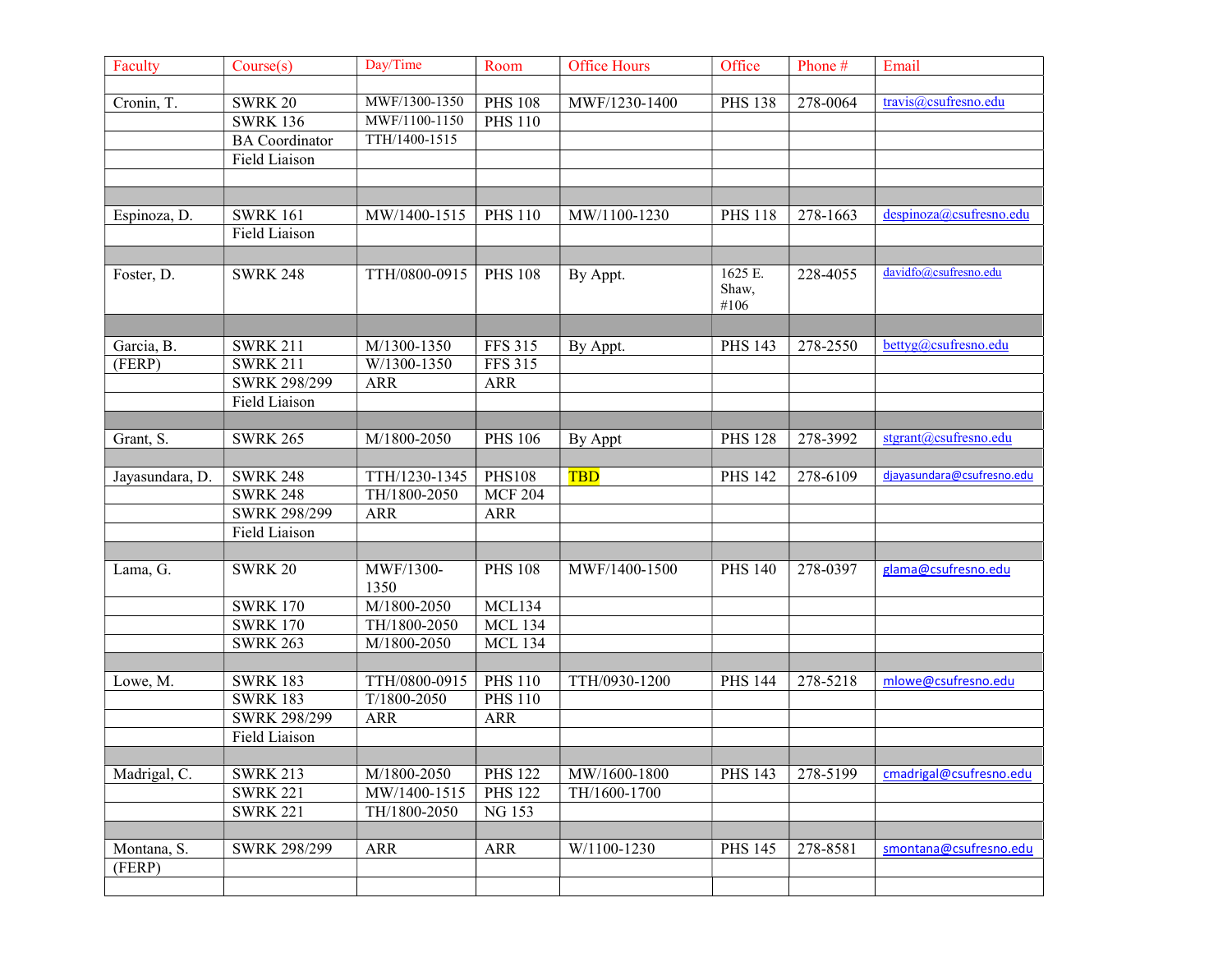| Faculty        | Course(s)         | Day/Time        | Room                        | <b>Office Hours</b> | Office         | Phone#   | Email                        |
|----------------|-------------------|-----------------|-----------------------------|---------------------|----------------|----------|------------------------------|
|                |                   |                 |                             |                     |                |          |                              |
| Moua, X.       | <b>SWRK 137</b>   | M/1800-2050     | <b>NG153</b>                | By Appt.            | <b>PHS 128</b> | 278-3992 | xmoua@csufresno.edu          |
|                |                   |                 |                             |                     |                |          |                              |
| Nedegaard, R.  | MSW Coord         |                 |                             | TTH/1230-1330       | <b>PHS 148</b> | 268-6129 | nedegaard@csufresno.edu      |
| (No classes)   |                   |                 |                             |                     |                |          |                              |
|                |                   |                 |                             |                     |                |          |                              |
| Reiser, F.     | <b>SWRK 183</b>   | TH/1800-2050    | <b>PHS 108</b>              | By Appt.            | <b>PHS 128</b> | 278-3992 | freiser@csufresno.edu        |
|                | <b>SWRK 275</b>   | $T/1800 - 2050$ |                             |                     | <b>PHS 128</b> |          | szrodri@mail.fresnostate.edu |
| Rodriguez, S.  |                   |                 | NG 153                      | By Appt             |                | 278-3992 |                              |
| Saldivar, E.   | <b>SWRK 128</b>   | $T/1800 - 2050$ | SS 210                      | $T/1430-1630$       | <b>PHS 118</b> | 278-8494 | esaldiva@csufresno.edu       |
|                |                   |                 |                             |                     |                |          |                              |
|                | Field Liaison     |                 |                             |                     |                |          |                              |
| Sanchez, G.    | <b>SWRK 279</b>   | W/1800-2050     | NG 153                      |                     | <b>PHS 128</b> | 278-3992 | grsanchez@csufresno.edu      |
|                |                   |                 |                             | By Appt             |                |          |                              |
| Simpson, R.    | <b>SWRK 136</b>   | TTH/1530-1645   | <b>PHS 108</b>              | TTH/1300-1430       | <b>PHS 141</b> | 278-5385 | rsimpson@csufresno.edu       |
| (FERP)         | <b>SWRK 136</b>   | $T/1800 - 2050$ | <b>MCF 204</b>              |                     |                |          |                              |
|                |                   |                 |                             |                     |                |          |                              |
| Speakes, E.    | Field Liaison     |                 |                             | By Appt             | <b>PHS 118</b> | 278-3076 | espeakes@csufresno.edu       |
|                |                   |                 |                             |                     |                |          |                              |
| Strambi, M.    | Field Liaison     |                 |                             | By Appt.            | <b>PHS 128</b> | 278-3992 | mstrambi@csufresno.edu       |
|                |                   |                 |                             |                     |                |          |                              |
| Vungkhanching, | <b>SWRK 183</b>   | TTH/1100-1215   | VRT SYNC                    | TTH/1400-1515       | <b>PHS 128</b> | 278-8741 | marthavu@csufresno.edu       |
| M.             |                   |                 |                             |                     |                |          |                              |
|                | <b>SWRK 213</b>   | MW/1530-1645    | VRT SYNC<br><b>VRT SYNC</b> |                     |                |          |                              |
|                | <b>SWRK 213</b>   | M/1800-2050     | <b>VRT SYNC</b>             |                     |                |          |                              |
|                | <b>SWRK 222</b>   | $T/1800 - 2050$ |                             |                     |                |          |                              |
| Washington, B. | <b>SWRK 182I</b>  | $T/1700 - 1750$ | <b>PHS 108</b>              | TTH/1400-1630       | <b>PHS 128</b> | 278-6151 | bwashington@csufresno.edu    |
| Asst. Field    | <b>SWRK 182I</b>  | TH/1300-1350    | <b>PHS 110</b>              |                     |                |          |                              |
| Coord          |                   |                 |                             |                     |                |          |                              |
|                |                   |                 |                             |                     |                |          |                              |
| Whittle, C.    | <b>SWRK 288</b>   | $T/1800 - 2050$ | SS 112                      | W/1000-1200         | <b>PHS 115</b> | 278-8687 | cherylw@csufresno.edu        |
|                | <b>IV-E Admin</b> |                 |                             |                     |                |          |                              |
|                | Field Liaison     |                 |                             |                     |                |          |                              |
|                |                   |                 |                             |                     |                |          |                              |
| Xiong, Y.      | <b>SWRK 137</b>   | $T/1400 - 1515$ | <b>MCF 204</b>              | W/0800-0930         | <b>PHS 118</b> | 278-6846 | $yxiong@csu$ fresno.edu      |
|                | Field Liaison     |                 |                             | $F/1330-1500$       |                |          |                              |
|                |                   |                 |                             |                     |                |          |                              |
| Yang, B.       | <b>SWRK 271T</b>  | W/1800-2050     | <b>PHS 106</b>              | M/0900-1100         | <b>PHS 118</b> | 278-6489 | beey@csufresno.edu           |
|                | Field Liaison     |                 |                             | TH/1200-1400        |                |          |                              |